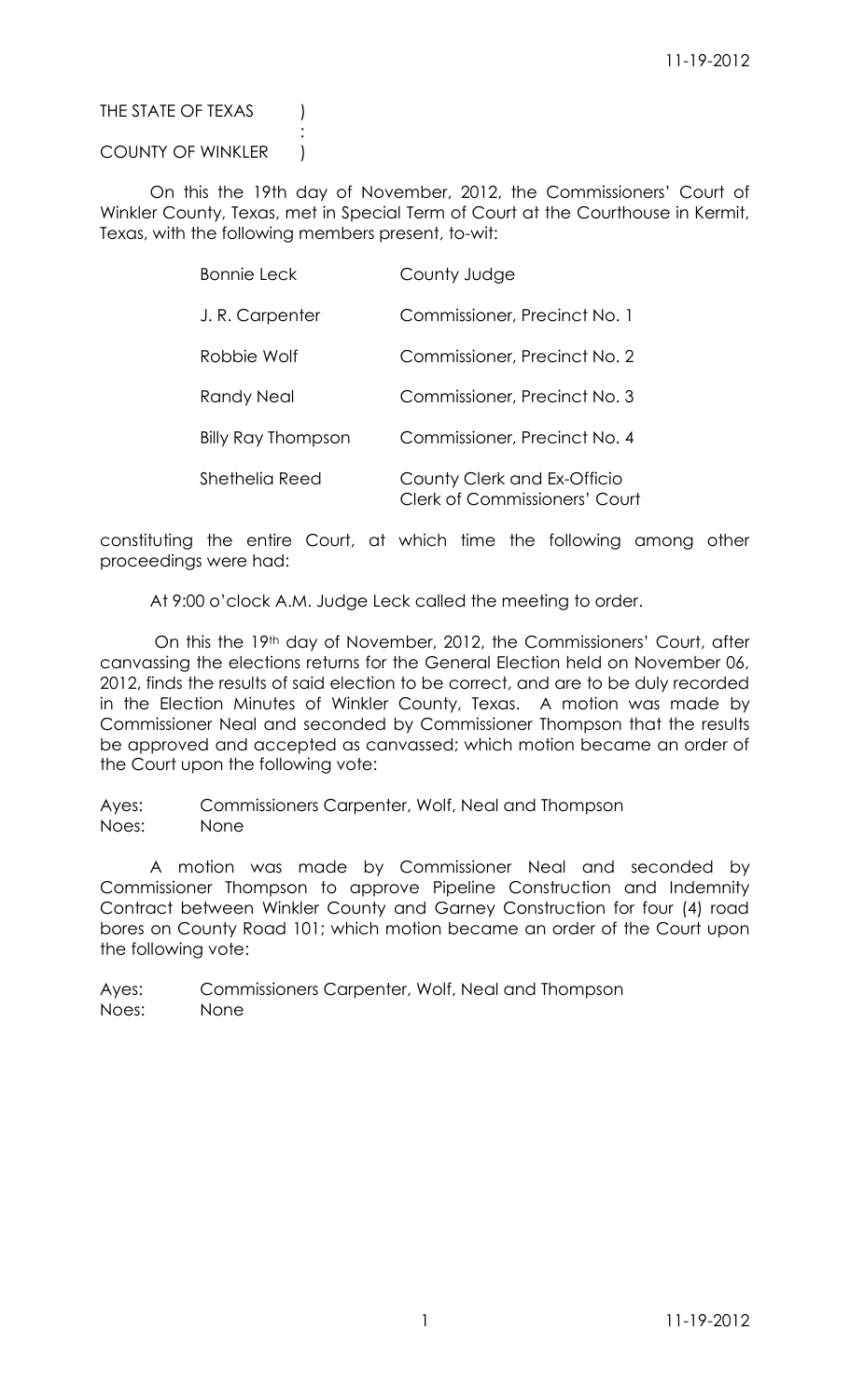Precinct Number 1

### PIPELINE CONSTRUCTION **AND INDEMNITY CONTRACT**

State of Texas **County of Winkler** 

Comes now Winkler County Commissioners' Court, by and through The Honorable Bonnie Leck, County Judge, and Garney Construction, Applicant, which makes this a contract governing the installation of water pipelines, and in support of same, the parties make the following agreements and covenants:

1. The parties to this Agreement are Winkler County, Texas and Garney Construction. Winkler County agrees to grant Garney Construction at their expense, the right to construct four (4) road crossings at County Road 101:

| Crossing A: | 42" Jack & Bore .500 wall Casing 60 LF Long  |
|-------------|----------------------------------------------|
|             | 31.957037 N                                  |
|             | $-103.256989$ W                              |
| Crossing B: | 30" Jack & Bore .500 wall Casing 60 LF Long  |
|             | 31.969646 N                                  |
|             | -103.263440 W                                |
| Crossing C: | 6" Directional Drill 100 LF Long SDR 11 HDPE |
|             | 31.982955 N                                  |
|             | $-103.260594$ W                              |
| Crossing D: | 6" Directional Drill 100 LF Long SDR 11 HDPE |
|             | 31.989443 N                                  |
|             | $-103.262356$ W                              |
|             |                                              |

# 2. CONDITIONS

When Applicant installs a Facility in the crossing area, the following terms and conditions shall apply:

- a. Applicant shall comply with all requirements of the Texas Underground Facility Damage and Safety Act, Section 251, et seq. Texas Utilities Code, and assumes all risks and liabilities pursuant to that Section.
- b. Applicant shall bury said pipelines to a depth consistent with the Odessa District of the Texas Department of Transportation requirements from casement to easement.
- Applicant shall install and maintain suitable buried markers indicating the  $c_{\perp}$ location of Applicant's Facility in the crossing area.
- d. Applicant shall carry out all work in the crossing area in a proper and diligent manner and in accordance with good engineering and construction practices.
- e. Applicant shall notify Winkler County 48 hours prior to the commencement of any ground disturbance within 30 feet of Winkler County's easement to enable a field representative to locate and identify the limits of Winkler County's road easements.
- f. During its operations pursuant to the Agreement, Applicant shall have available at the crossing area a copy of this Agreement approved by Winkler County Commissioners' Court.
- Applicant shall ensure that the work is carried out in accordance with the technical details that are set out in its request for permission that have been<br>accepted by Winkler County and in accordance with the Location Plan and Profile.
- h. The Applicant shall inform its contractors of their responsibilities regarding any construction or installation of a facility subject to this Agreement.
- i. When necessary to protect the public, the Applicant shall fence or barricade the area around the excavation and shall crect such warning signs as required.

Road Bore

Page 1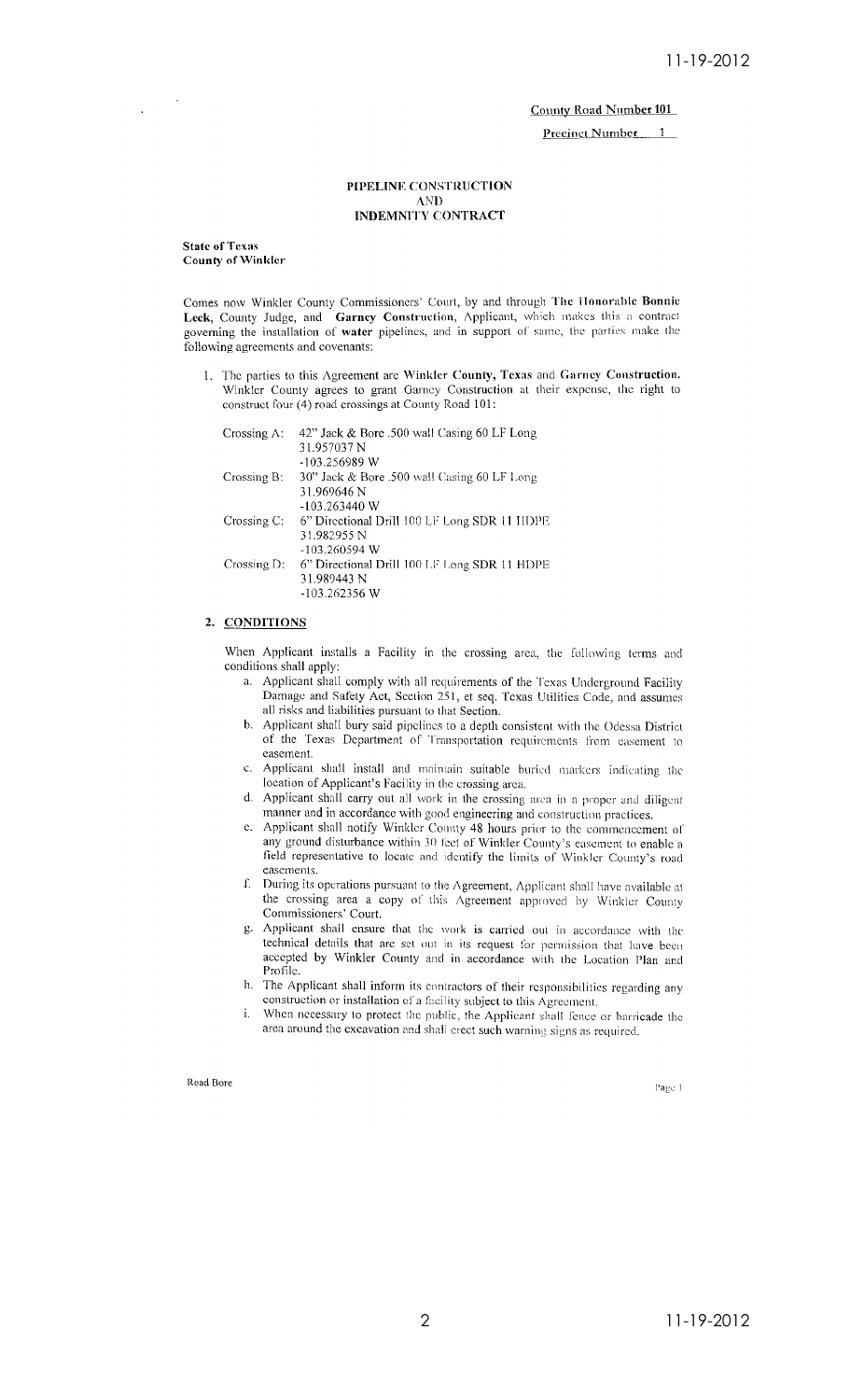### Precinct Number 1

- j. Applicant shall ensure that the weight of any equipment crossing over Winkler County roads will not cause any damage to said roads. Applicant shall, if requested by Winkler County field representative, ramp the crossing area during any such crossing of equipment.
- k. Applicant shall physically support Winkler County bridges, culvert crossings and road easements as required, or as directed by Winkler County, while any work is being carried out hereunder.
- Applicant shall cover any Winkler County road or easement damage with such  $\mathbf{L}$ quantity and quality of backfill material as is specified by Winkler County field representative prior to the Applicant commencing backfilling operations
- m. Applicant shall, as soon as it is reasonably practical after the completion of Applicant's work in the crossing area, restore the surface of the crossing of the area as closely as is practical to the condition in which it existed immediately prior to the work being commenced.
- n. In the case of damage to Applicant's Facility in the crossing area or other emergency, Applicant shall commence the necessary work and shall forthwith give to Winkler County's field representative verbal notice of such damage or other emergency and of the necessary work to be conducted, and shall forthwith give written notice to Winkler County.<br>
o. The whole of the cost of the work with respect to Applicant's facility in the
- crossing area shall be borne by Applicant.
- p. Applicant shall be liable for and shall pay all taxes, rates and assessments of every description whatsoever that may be imposed by any lawful authority by reason of the presence of Applicant's facility in the crossing area, or by reason of this Agreement or of anything done by Applicant pursuant to this Agreement. Applicant shall indemnify Winkler County from and against all such taxes, rates and assessments.
- The costs associated with the location and identification of Garney Construction's pipelines or the supervision or monitoring of work in the crossing areas shall not be charged to the Applicant for short term work. However, if Applicant's work extends past three (3) working days, these extended costs, including the first three (3) days, will be charged to the Applicant.
- Applicant shall, except in cases of emergency, provide three (3) working days' notice to Winkler County prior to commencement of construction or installation of the facility.

### 3. REMEDY ON DEFAULT

In the case of default by Applicant in carrying out any of the provisions of this Agreement, Winkler County may give notice thereof to Applicant. If Applicant fails to commence to remedy such default with fifteen (15) days after receipt of such notice and diligently complete such remedy thereafter, Winkler County may take such steps as are appropriate to remedy such default and Applicant shall be liable for and shall pay all reasonable costs and expenses incurred by Winkler County in remedying the default.

Without restricting or limiting any other remedy which Winkler County may have against Applicant at law or in equity or pursuant to the terms of this Agreement, in the event the Applicant fails to comply with the terms of this Agreement, the Applicant shall pay to Winkler County forthwith upon demand the sum of Two Thousand Five Hundred and no/100 Dollars (\$2,500.00) as liquidated damages for breach of the aforesaid covenant, it being agreed between Applicant and Winkler County in the event of such breach are impractical to ascertain and that the aforesaid amount is a reasonable estimate thereof.

#### 4. FURTHER WORK

a. If, subsequent to the initial work to be undertaken by Applicant for its facility, either Winkler County or Applicant desires to undertake any work in the crossing area, this Agreement shall be deemed to grant consent to that party, and the provisions of this Agreement shall apply mutatis muntandis to all subsequent .<br>work undertaken by either party.

#### Road Bore

Page 2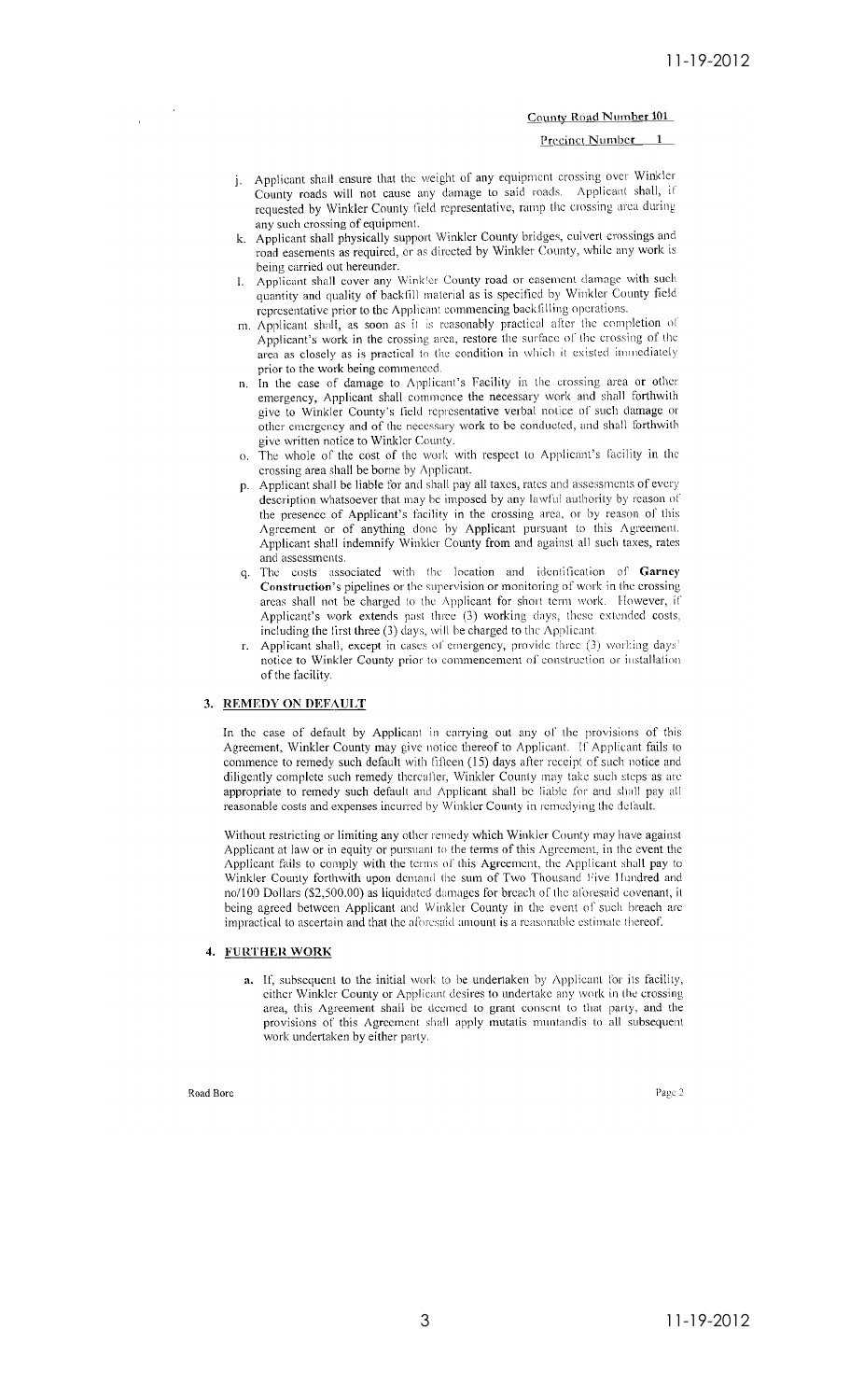Precinct Number 1

- b. Notwithstanding the foregoing, installation of any facility other than those covered by this Agreement, shall require a separate crossing agreement.
- Notwithstanding the foregoing, if emergency work is required by either party, that party shall commence the necessary work and shall forthwith give the other party's field representative verbal notice of the emergency and necessary work, and shall forthwith give written notice hereof.

# 5. LIABILITY AND INDEMNITY

Applicant shall

- a. be liable to Winkler County for all loss, damages and expenses which Winkler County may suffer, sustain, pay or incur by reason of any matter or thing arising out of or attributable to any act or omission of Applicant, its servants, agents, contractors or employees in respect of Applicant's use of the crossing area or by reason of this Agreement, and in addition,
- indemnify Winkler County against all actions, proceedings, claims, demands and  $h$ costs which may be brought against or suffered by Winkler County or which it may sustain, pay or incur by reason of any matter or thing arising out of or attributable to any act or omission of Applicant, its servants, agents, contractors or employees in respect of Applicant's construction, use and maintenance of the crossing area or by reason of this Agreement.

### 6. ASSIGNMENT

Neither party shall assign or transfer this Agreement or the rights and privileges hereby granted without the written consent of the other party first had and obtained and such consent shall not be unreasonably withheld. Together with any request for such consent, the Assignor shall provide the other party with the Assignee's written confirmation that the Assignee is familiar with the terms of this Agreement and agrees to be bound by the terms of this Agreement.

- 7. Winkler County does not presume to permit the placement of said line on private land or State highway, and its permission granted hereunder only extends to that portion of said line which travels within the easement of the County Road in Exhibit A.
- 8. Garney Construction hereby certifies that they hold superior title to either the mineral or fee simple estate in the properties across which said pipeline shall travel, or are beneficiaries of contract with the property owners entitling the Applicant to construct and place said line. Upon request, the Applicant will provide proof of such contractual agreement or other legal right to place the pipeline upon ground adjacent to the County right of way.
- 9. Garney Construction hereby agrees to indemnify and save harmless Winkler County, from any liability or damages the County may suffer as the result of the construction, use, maintenance, placement or failure of the pipeline which is the claims, demands, costs or judgments against the County arising out of subject of this Agreement. The indemnity herein provided shall extend from the date of this Agreement until such date as the line is removed and the site is inspected and approved by the County after said removal.
- 10. If the County, in the enforcement of any part of this Agreement, shall incur necessary expenses, or become obligated to pay attorneys' fees or court costs, Garney Construction agrees to reimburse the County for such expenses, attorneys' fees, or costs within sixty  $(60)$  days after receiving written notice from the County of the incurring of such expenses, attorneys' fees, costs or obligations.
- 11. Should Garney Construction fail to pay the County within the sixty (60) day period referred to in the foregoing paragraph, Garney Construction agrees to pay interest at the rate of eighteen (18) percent per annum or the maximum legal rate permitted by law on the necessary expenses or costs incurred by the County in the enforcement of this contract or on any sums. Garney Construction is obliged to pay with respect to the

Road Bore

Page 3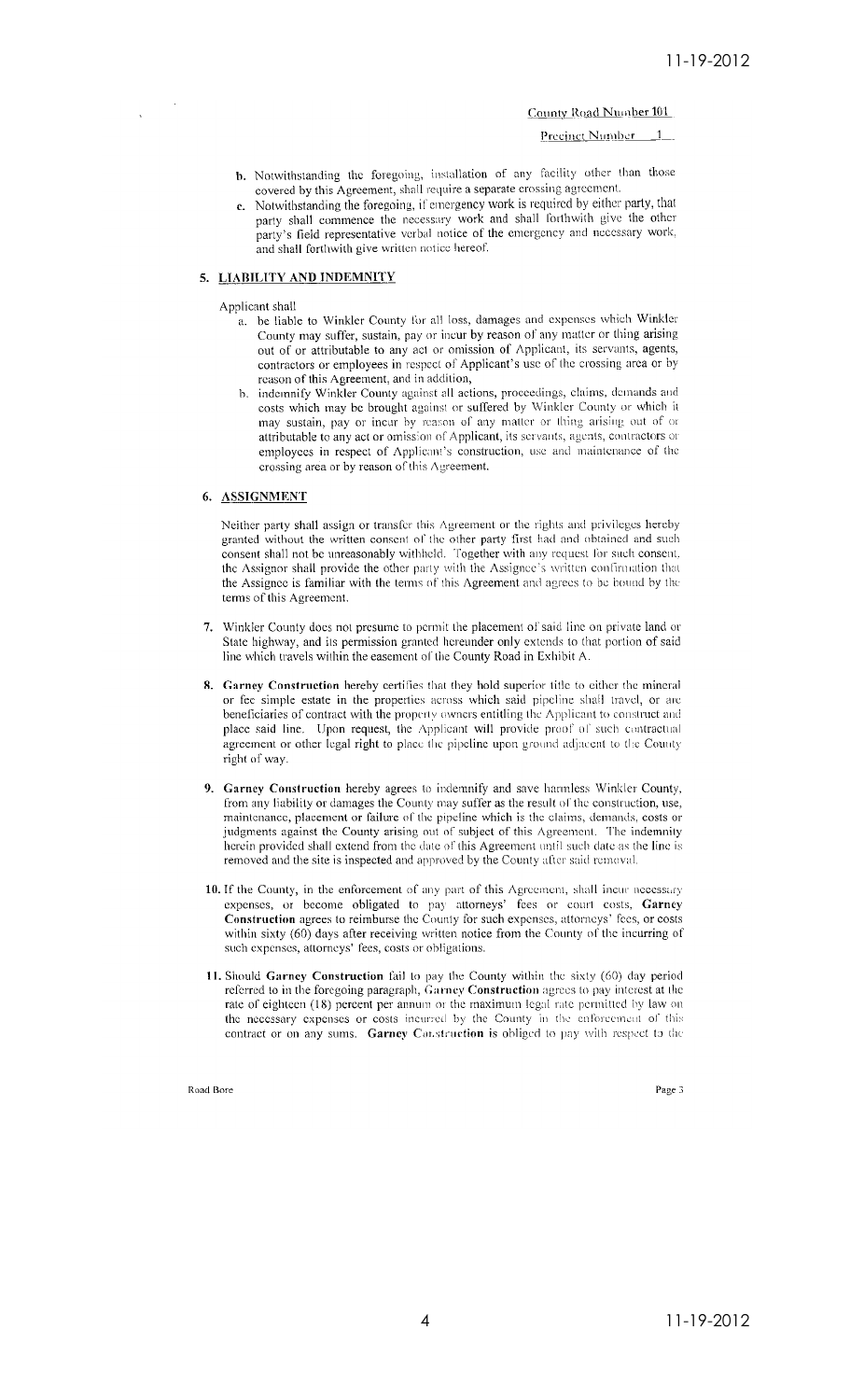Precinct Number 1

matter to which indemnity is given by this contract, from the date such expenses or costs are incurred, or such sums are paid by the County.

12. The parties agree that the venue for any cause of action filed to enforce or involve the subject matter of this contract shall be in Winkler County, Texas.

Entry into this contract by the County was authorized by official act of the Winkler<br>County Commissioners' Court taken during a meeting which occurred on the 19<sup>th</sup><br>day of <u>November</u>, 20\_12\_, the minutes of which duly ref

**SIGNED AND ENTERED INTO on this the**  $19^{th}$  day of November , 20 12

WINKLER COUNTY

 $\mathbf{R}$ **Bonnie Leck** 

Winkler County Judge

**GARNEY CONSTRUCTION** 

delhr  $\mathbf{B}$ y Printed Name **Robert Fults** 

| Title   | <b>Project Manager</b>          |
|---------|---------------------------------|
| Address | 1333 NW Vivion Road             |
|         | Kansas City, MO 64118           |
|         | Telephone 816.746.7298          |
|         | Cellular Telephone 941.451.1488 |
| Fax     | 314.746.8712                    |

Road Bore

Page  $\mathbf 4$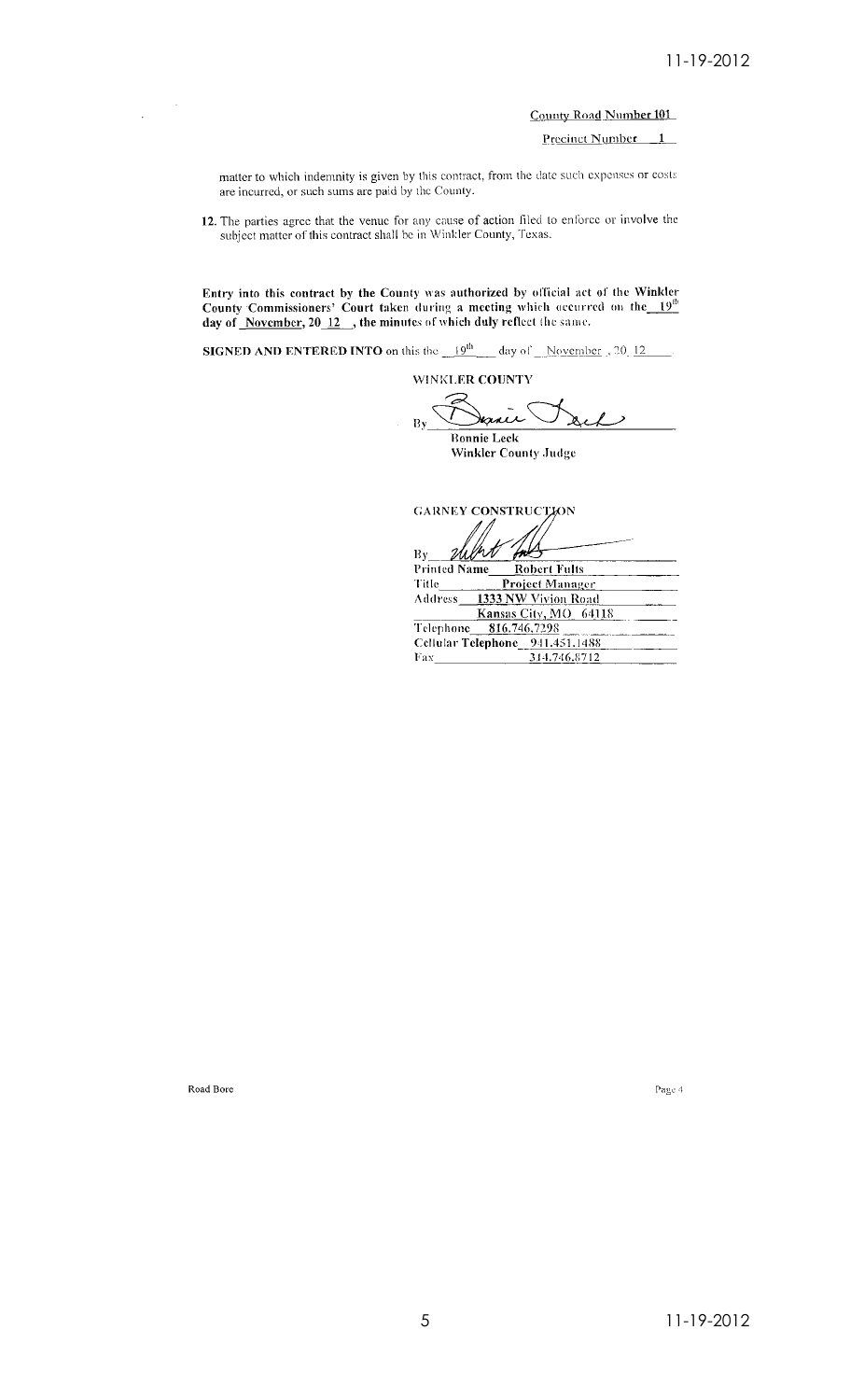

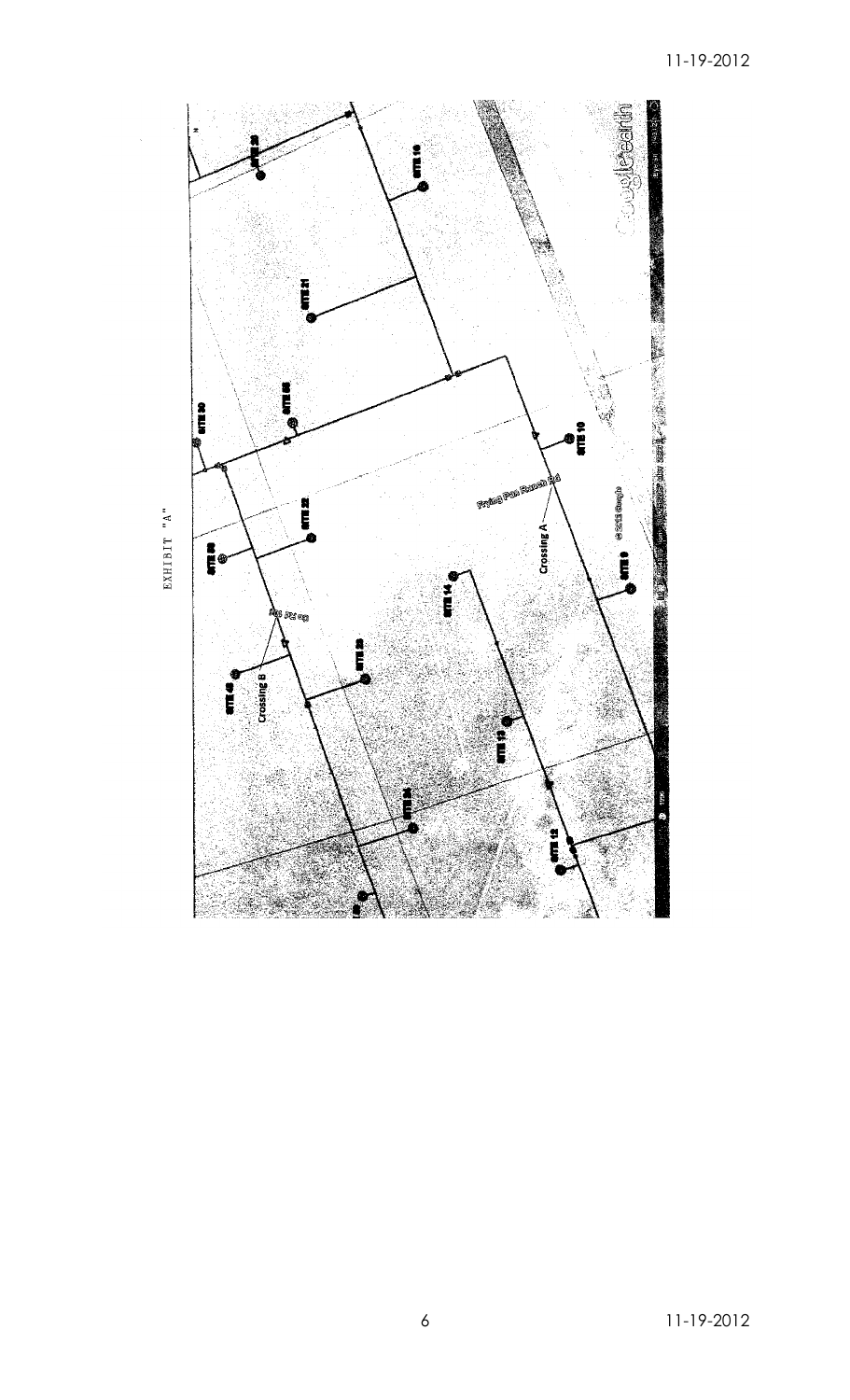

A motion was made by Commissioner Neal and seconded by Commissioner Carpenter to approve renovations to pro shop at Winkler County Golf Course in the amount of \$25,000.00 from budgeted funds; which motion became an order of the Court upon the following vote:

Ayes: Commissioners Carpenter, Wolf, Neal and Thompson Noes: None